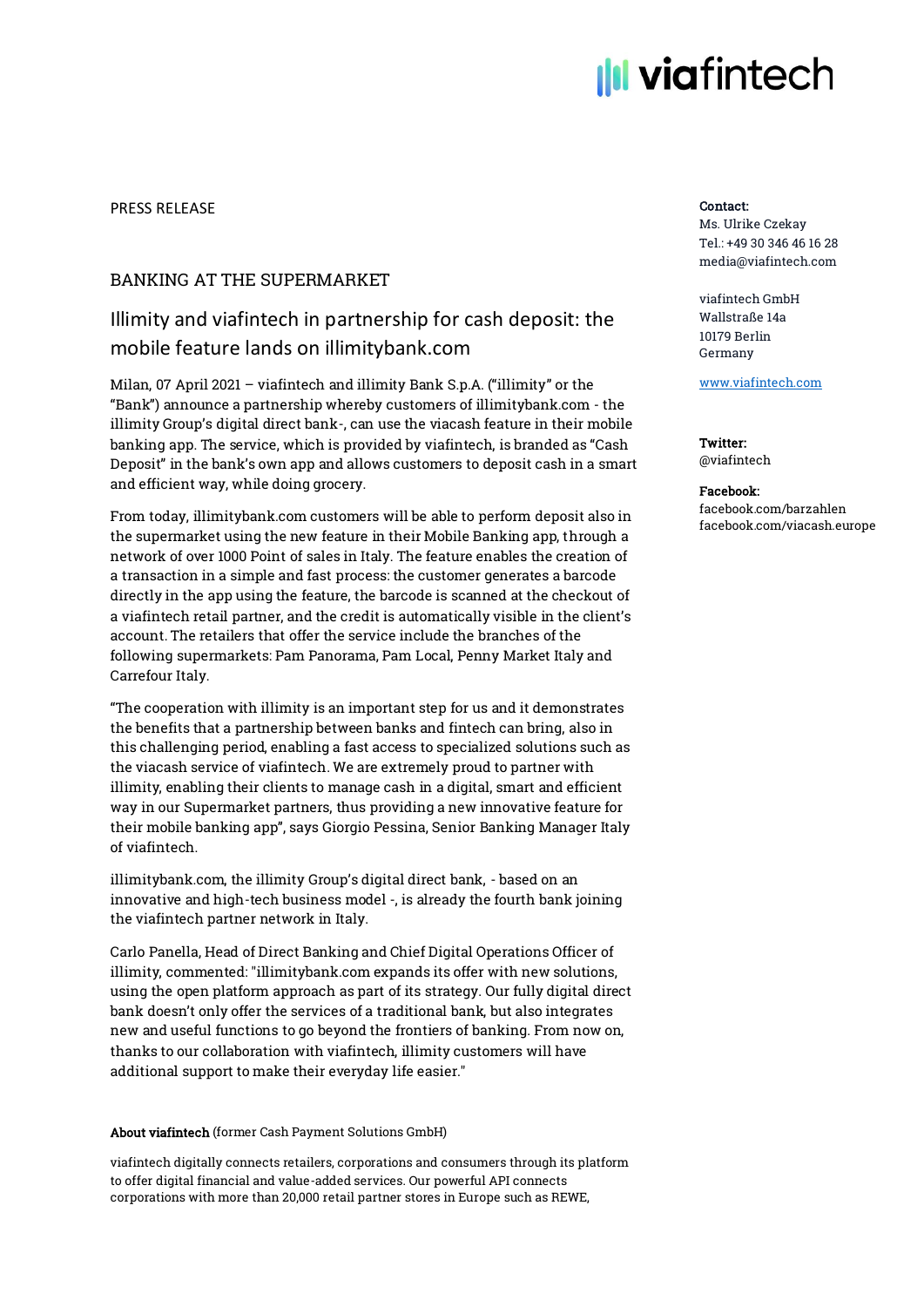

Rossmann, PENNY, BILLA, SBB, PAM and dm and ensures a smooth and fully automated interaction between all parties. The unique viafintech payment infrastructure enables various services like cash-based banking services such as withdrawals, deposits and money transfers, cashless payment methods, prepaid solutions such as giftcards and many more. viafintech is known for its brands Barzahlen/viacash in Germany and Austria as well as viacash in Switzerland, Italy, Greece and Spain. The company was founded in 2011 in Germany (as Cash Payment Solutions GmbH) and is managed by Achim Bönsch, Sebastian Seifert, Junichi Takemura and Andreas Veller.

## About illimity Bank S.p.A.

illimity is the high-tech banking group founded and headed by Corrado Passera that was created with the aim of responding to specific market needs by way of an innovative and specialist business model. More specifically, illimity extends financing to high-potential SMEs, purchases distressed corporate loans and services these through its platform, neprix, provides digital direct banking services through illimitybank.com. The Group also includes illimity SGR which set up and manage Alternative Investment Funds, the first of which is dedicated to UTP credits. The story of the illimity Group began in January 2018 with the launch of the special purpose acquisition company SPAXS S.p.A., which ended with a record 600 million euro being raised on the market. SPAXS subsequently acquired Banca Interprovinciale S.p.A., with the resulting merger between the two giving rise to "illimity Bank S.p.A.", which has been listed on the Italian Stock Exchange since 5 March 2019, (ticker "ILTY"), firstly on the MTA platform and since September 2020 on the Star segment. The banking group, headquartered in Milan, can already count on over 600 employees and had assets of over 4 billion euro in its balance sheet at the end of 2020.

## Contact:

Ms. Ulrike Czekay Tel.: +49 30 346 46 16 28 media@viafintech.com

viafintech GmbH Wallstraße 14a 10179 Berlin Germany

[www.viafintech.com](http://www.viafintech.com/)

## Twitter:

@viafintech

## Facebook: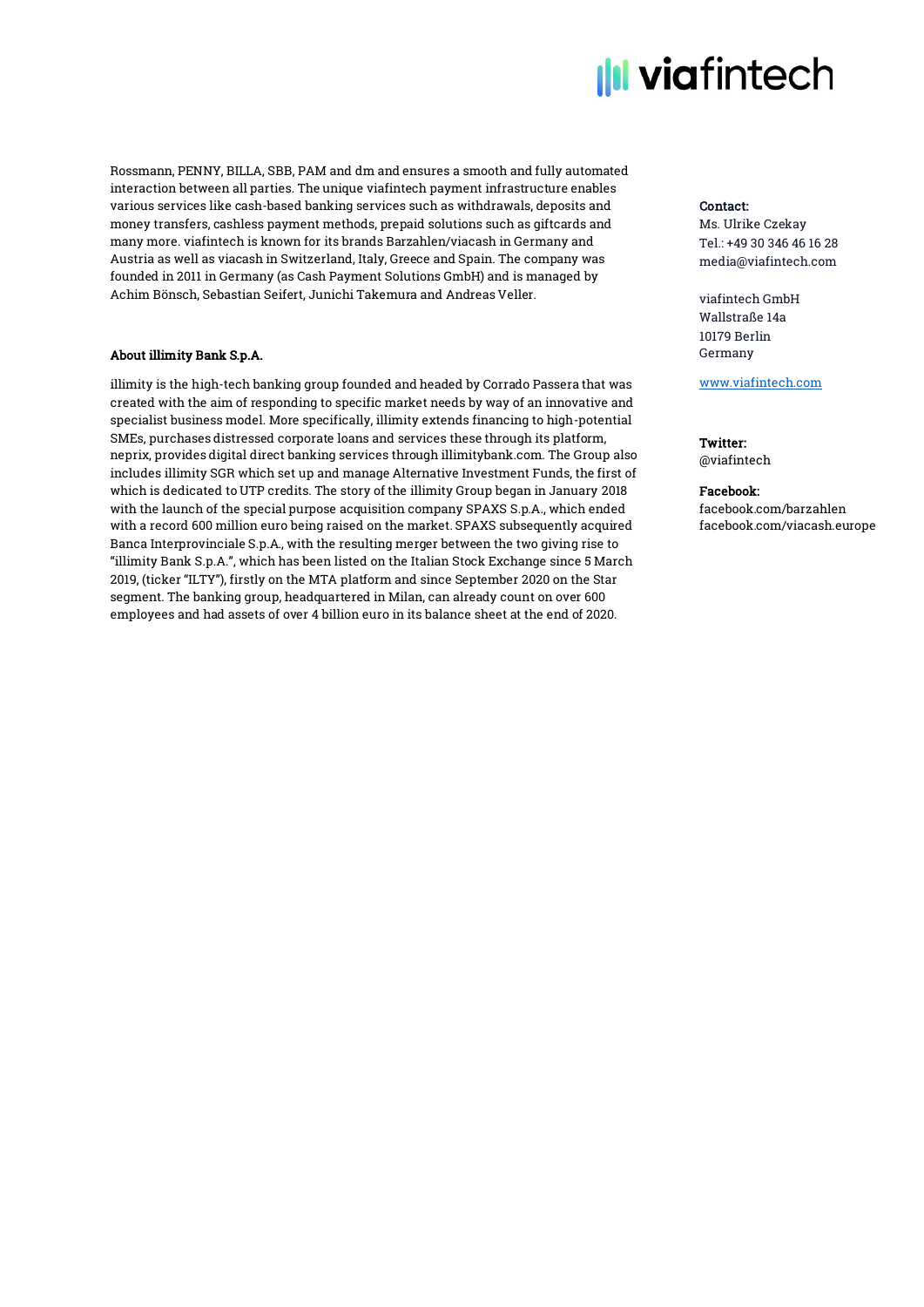# **III** viafintech

## COMUNICATO STAMPA

## LA BANCA AL SUPERMERCATO

## Illimity e viafintech in partnership per versamento contanti: la funzione mobile approda su illimitybank.com

Milano, 7 Aprile 2021 – viafintech e illimity Bank S.p.A. ("illimity" o la "Banca") annunciano una partnership che consente ai clienti di illimitybank.com - la banca digitale diretta del Gruppo illimity - di utilizzare la funzione viacash all'interno della loro app di mobile banking. Il servizio, fornito da viafintech, si trova nell'app della banca sotto la voce "Versamento Contanti" e permette ai clienti di depositare contanti in modo intelligente ed efficiente, mentre fanno la spesa.

A partire da oggi, i clienti di illimitybank.com potranno effettuare versamenti anche al supermercato, utilizzando la nuova funzionalità e sfruttando una rete di oltre 1000 Punti Vendita in Italia. Il meccanismo è semplice e veloce: per ottenere l'accredito sul conto in modo automatico, il cliente genera un codice a barre direttamente nell'app, che viene poi scansionato alla cassa di un qualsiasi punto vendita, partner di viafintech. Tra i rivenditori che offrono il servizio ci sono le filiali dei seguenti supermercati: Pam Panorama, Pam Local, Penny Market Italia e Carrefour Italia.

"Per noi la collaborazione con illimity è importante e dimostra come la partnership tra banche e fintech possa portare dei vantaggi, anche in un periodo difficile come questo. Il servizio viacash di viafintech, che permette di accedere in modo rapido a soluzioni specializzate, ne è un esempio. Siamo orgogliosi di lavorare con illimity, dotando la loro app di mobile banking con una funzionalità innovativa, grazie alla quale i clienti possono gestire il denaro in modo digitale, intelligente ed efficiente attraverso i nostri Supermercati partner", afferma Giorgio Pessina, Senior Banking Manager Italy di viafintech.

illimitybank.com, la banca diretta digitale del Gruppo illimity, - basata su un modello di business innovativo e altamente tecnologico -, è già la quarta banca che si unisce al network di partner viafintech in Italia.

Carlo Panella, Head of Direct Banking e Chief Digital Operations Officer di illimity, ha commentato: "illimitybank.com amplia la sua offerta con nuove soluzioni, utilizzando l'approccio open platform come parte integrante della propria strategia. La nostra banca diretta completamente digitale non offre soltanto i servizi della banca tradizionale, ma integra nuove e utili funzioni per andare oltre le frontiere del banking. D'ora in avanti, grazie alla nostra collaborazione con viafintech, i clienti di illimity avranno un ulteriore supporto per semplificare la vita di tutti i giorni".

### Riguardo a viafintech (precedentemente noto come Cash Payment Solutions GmbH)

viafintech connette in modo innovativo rivenditori, imprese e consumatori attraverso una piattaforma che offere servizi finanziari digitali creando valore aggiunto per tutto il Sistema. La nostra API e` in grado di connettere una qualsiasi azienda cliente a piu` di 20,000 punti vendita della grande distribuzione come REWE, Rossmann, PENNY, BILLA, FFS, PAM, dm ed assicura una fruizione semplice, intuitiva ed efficace per tutte le parti coinvolte. La nostra piattaforma di

## Contact:

Ms. Ulrike Czekay Tel.: +49 30 346 46 16 28 media@viafintech.com

viafintech GmbH Wallstraße 14a 10179 Berlin Germany

[www.viafintech.com](http://www.viafintech.com/)

Twitter: @viafintech

### Facebook: